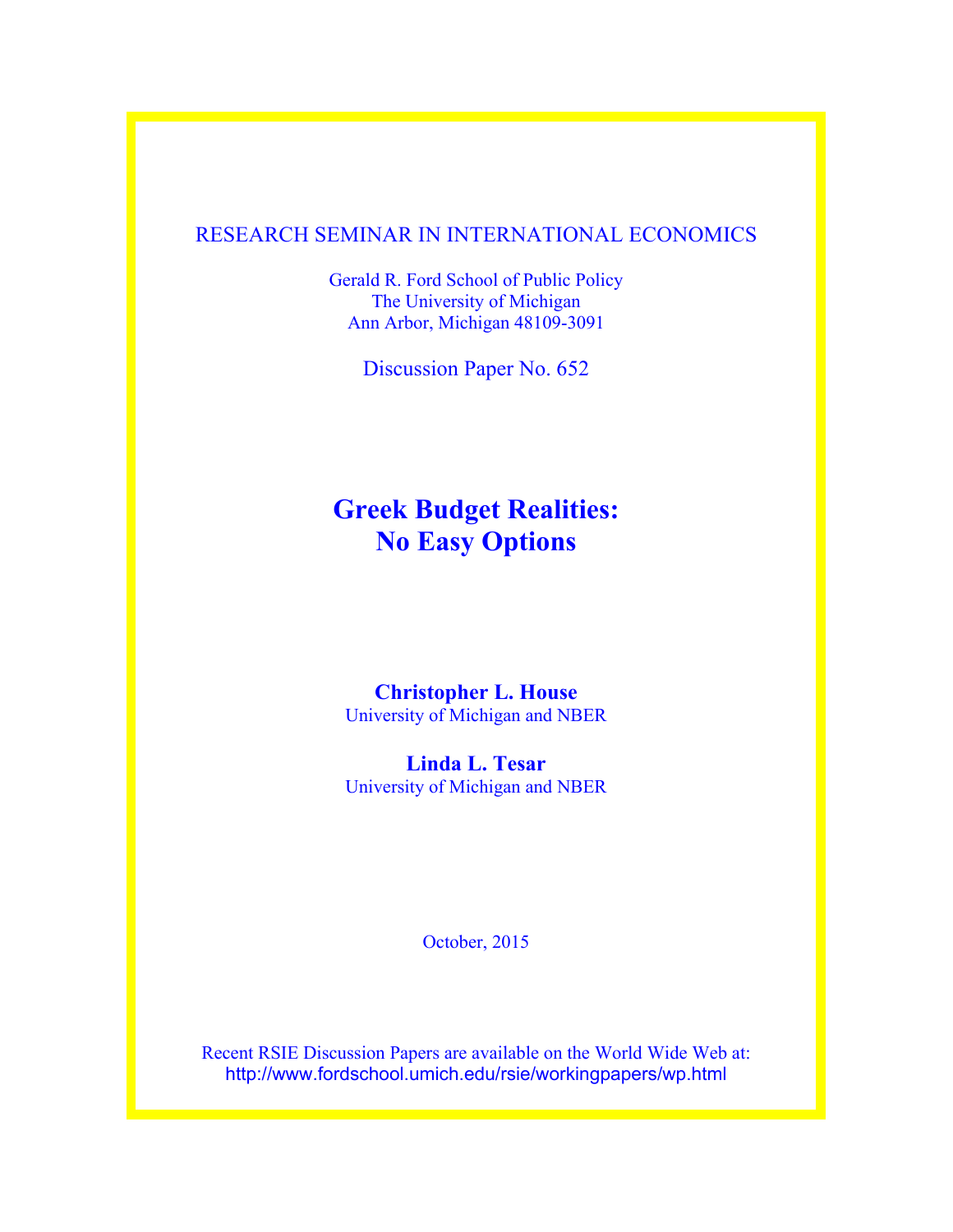## NBER WORKING PAPER SERIES

## GREEK BUDGET REALITIES: NO EASY OPTIONS

Christopher L. House Linda L. Tesar

Working Paper 21688 http://www.nber.org/papers/w21688

NATIONAL BUREAU OF ECONOMIC RESEARCH 1050 Massachusetts Avenue Cambridge, MA 02138 October 2015

This paper was prepared for the Brookings Papers on Economic Activity, Fall 2015. The authors gratefully acknowledge insightful comments and suggestions from David Romer, Justin Wolfers, Christian Proebsting and seminar participants at the Brookings Panel. The views expressed herein are those of the authors and do not necessarily reflect the views of the National Bureau of Economic Research.

NBER working papers are circulated for discussion and comment purposes. They have not been peerreviewed or been subject to the review by the NBER Board of Directors that accompanies official NBER publications.

© 2015 by Christopher L. House and Linda L. Tesar. All rights reserved. Short sections of text, not to exceed two paragraphs, may be quoted without explicit permission provided that full credit, including © notice, is given to the source.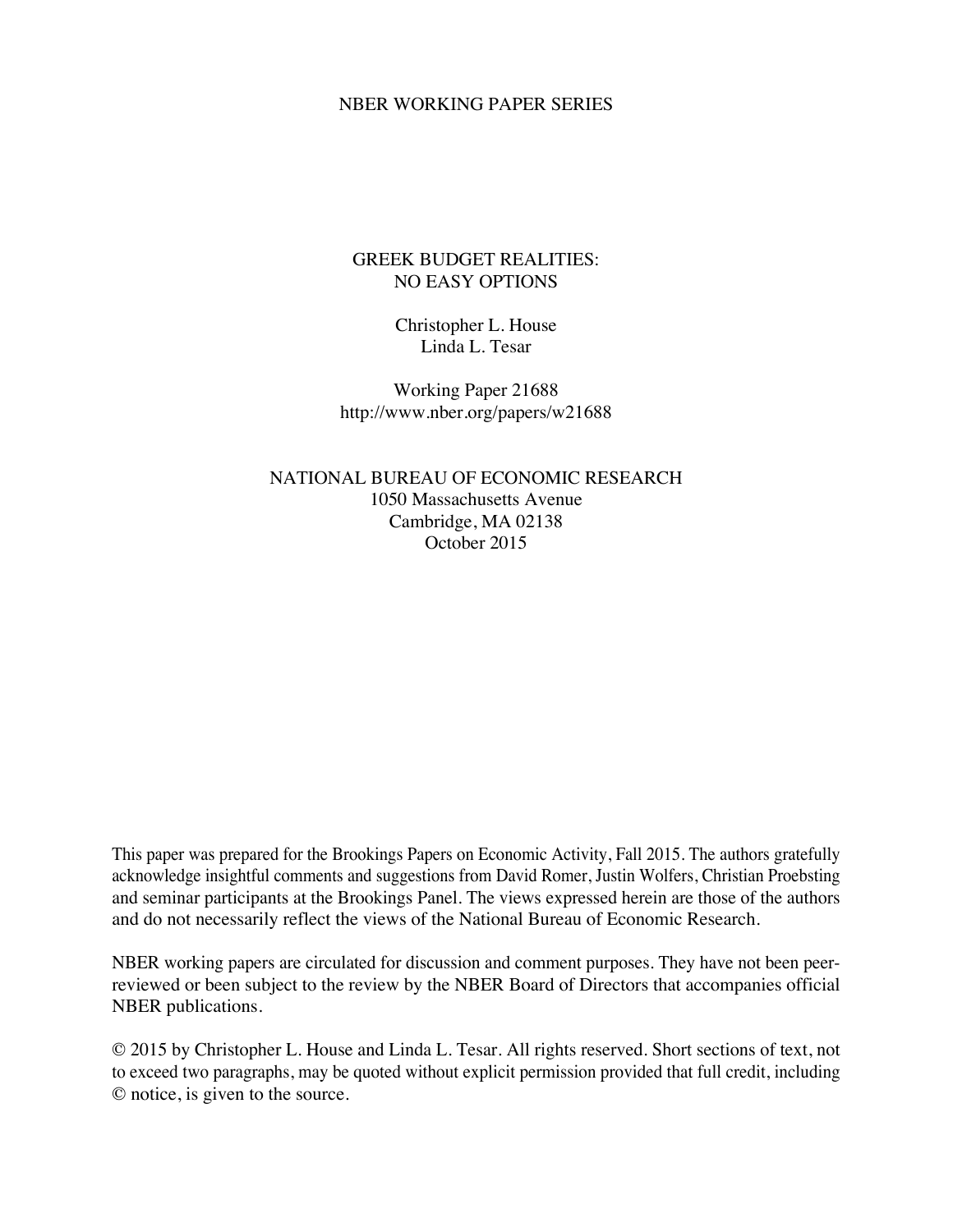Greek Budget Realities: No Easy Options Christopher L. House and Linda L. Tesar NBER Working Paper No. 21688 October 2015 JEL No. E62,F42,F43,F45,H63

## **ABSTRACT**

As of August 2015, Greece's loan repayments due to external creditors through 2057 summed to €319.5 billion, requiring an average debt payment on a flow basis of 4.1 percent of 2014 Greek GDP. This paper examines the economic impact of increases in distortionary taxes on consumption, capital and labor income as well as reductions in government expenditures sufficient to increase Greece's primary balance by one percent of 2014 GDP – roughly a quarter of Greece's total debt obligations. In the baseline case calibrated to the Greek economy, all of the tax and expenditure policies we consider produce declines in output in both the short- and long-run. Projections of the primary surplus based on static revenue scoring grossly overestimate the amount of actual revenue that Greece would raise due to the endogenous adjustment of capital and labor. Meeting the debt repayment schedule is substantially more costly because Greece is a small economy that is integrated with the larger European economy. Failure to incorporate the impact of capital and labor mobility results in a significant overestimate of future revenue. Delaying the implementation of tax increases or government expenditure cuts can help mitigate the short-run fall in output, but such delays require greater economic hardship in the long run.

Christopher L. House University of Michigan Department of Economics 238 Lorch Hall Ann Arbor, MI 48109-1220 and NBER chouse@umich.edu

Linda L. Tesar Department of Economics University of Michigan Ann Arbor, MI 48109-1220 and NBER ltesar@umich.edu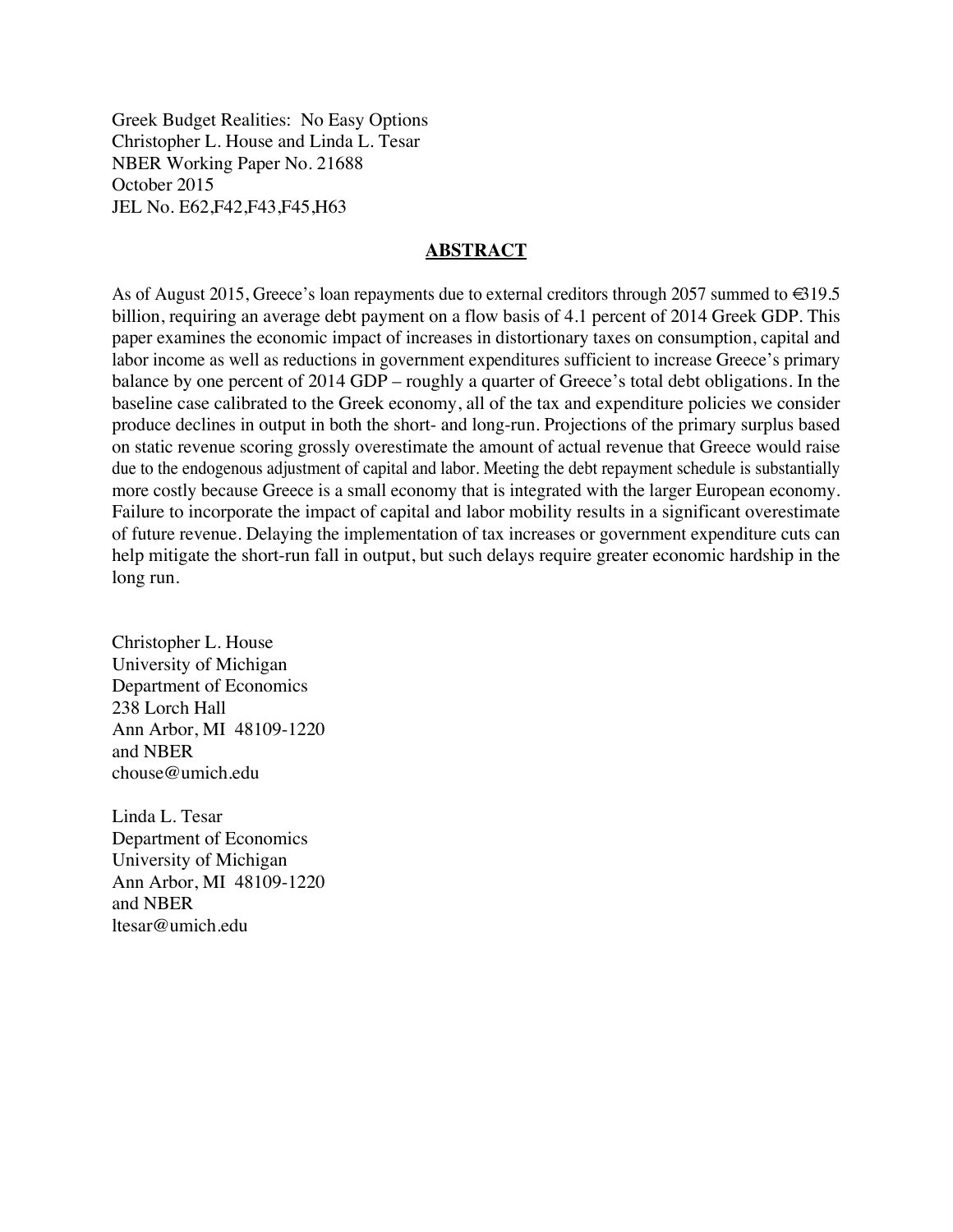## INTRODUCTION

As of August 2015, Greece's loan repayments due to external creditors through 2057 summed to €319.5 billion, requiring an average debt payment on a flow basis of 4.1 percent of 2014 Greek GDP.<sup>1</sup> This paper examines the economic impact of alternative strategies that Greece could implement to generate a sizable primary surplus. To be specific, we consider increases in distortionary taxes on consumption, capital and labor income as well as reductions in government expenditures sufficient to increase Greece's primary balance by one percent of 2014 GDP – roughly a quarter of Greece's total debt obligations. Studying each policy in isolation illustrates the costs and benefits associated with each instrument. In the discussion section below we also consider combinations of policies that could yield the necessary 4.1 percent.<sup>2</sup>

Our analysis yields the following conclusions:

- In the baseline case calibrated to the Greek economy, all of the tax and expenditure policies we consider produce declines in output in both the short- and long-run. The model projection for the near term involves output declines on the order of 1 to 2 percent of 2014 GDP.
- Projections of the primary surplus based on static revenue scoring grossly overestimate the amount of actual revenue that Greece would raise due to the endogenous adjustment of capital and labor.
- Meeting the debt repayment schedule is substantially more costly because Greece is a small economy that is integrated with the larger European economy. Failure to incorporate the impact of capital and labor mobility results in a significant overestimate of future revenue.
- Delaying the implementation of tax increases or government expenditure cuts can help mitigate the short-run fall in output, but such delays require greater economic hardship in the long run.

## FRAMEWORK FOR ANALYSIS

The basic model for our analysis includes features of DSGE models commonly used by central banks and macroeconomists to study both short-run business cycle dynamics and long-run adjustment to permanent changes in fiscal policy. At its core, the model closely resembles the framework in Heathcoate and Perri (2002) in which foreign and domestic intermediate goods are combined to create a "final good" that is ultimately used for domestic consumption, investment

<sup>&</sup>lt;sup>1</sup> Source: Bloomberg. This sum reflects a variety of interest rates, revolving credit agreements, and bond maturities. The IMF's Dissemination Standards Bulletin Board reports budgetary central government debt of €312.8 billion for the second quarter of 2015.

 $2$  The Memorandum of Understanding between the European Commission, the Greek government and its central bank, agreed to in August 2015, included a commitment on the part of the Greek government to run primary surpluses from 2018 forward of 3.5 percent of (current) GDP.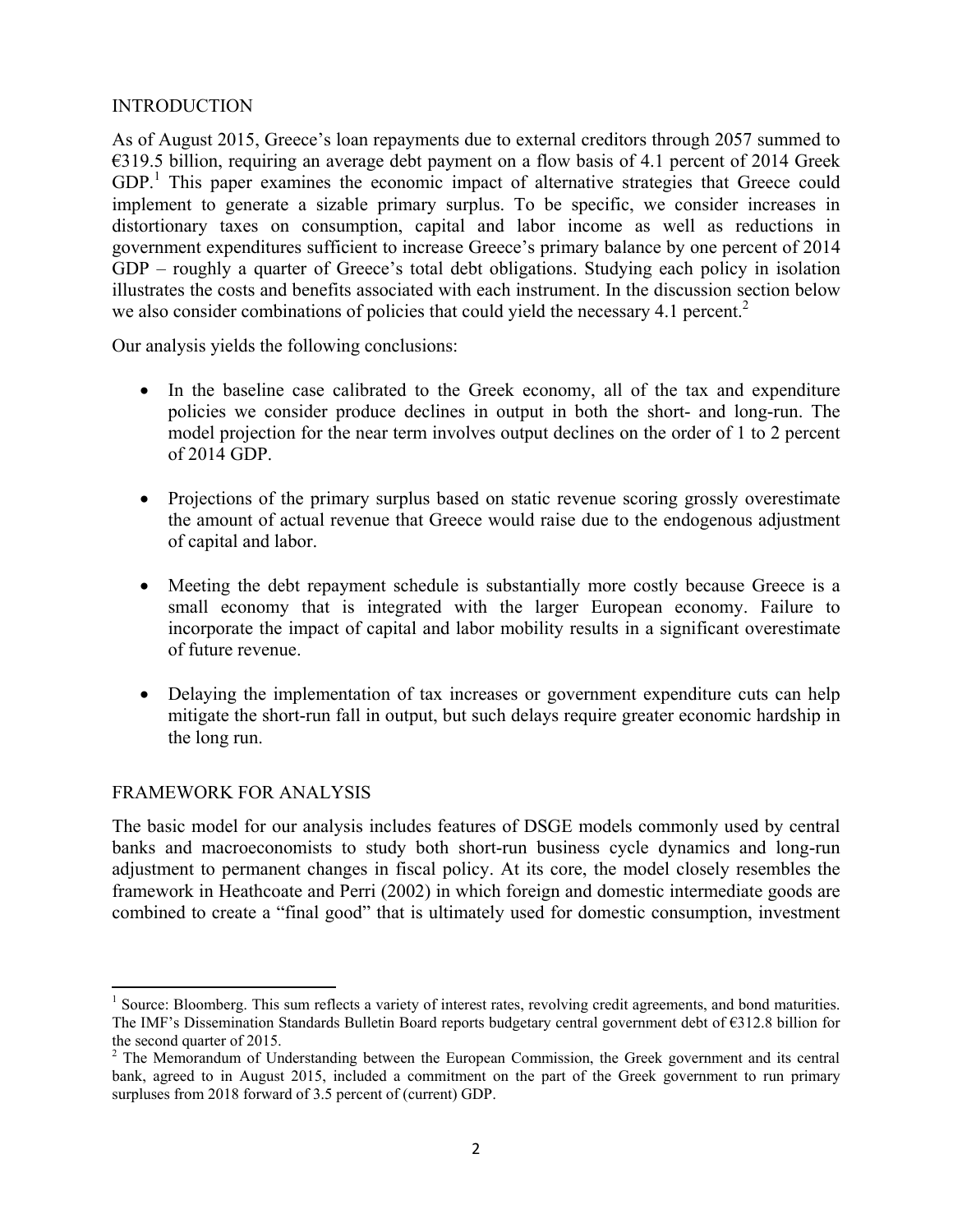and government purchases. $3$  Greece, the home country, is treated as a small part of a larger European aggregate. Greece faces a downward sloping demand curve for its country-specific export good but the share of Greece in the European economy is so small that events in Greece have no meaningful effect on economic activity in the European aggregate.

Tradeable intermediate goods are produced with capital and labor inputs. Bond markets, asset markets and currency markets are fully integrated. As a member of the euro area, Greece takes the nominal interest rate set by the ECB as given. In the baseline model, labor cannot move across international borders. The assumption of labor immobility is belied by the outflow of labor, particularly skilled workers, from Greece since the onset of the crisis. To capture the effect of labor mobility we consider high labor supply elasticity as a special case. Not surprisingly, when labor responds more elastically to increases in tax distortions, it is much harder to raise revenue and the excess burden of the tax on the labor that remains in Greece is larger.

The Greek government raises revenue through distortionary taxes on capital and labor income and on consumption spending. Part of the revenue is transferred back to households, part is used to finance government spending on final goods, and some is transferred to foreign creditors as debt repayment. We assume that government purchases do not affect the marginal utility of consumption, the marginal disutility of labor or production. The model includes sluggish adjustment in prices and wages and allows for adjustment costs in investment.

We examine the impact on macroeconomic aggregates in response to once-and-for-all-changes in policy over different time intervals and under different specifications of model parameters. Our analysis can be thought of as an extension of the tax experiments considered in Mankiw and Weinzierl (2006), where here we include a richer set of adjustment mechanisms, integrated capital markets and we capture changes in macroeconomic variables along the transition to the post-policy steady state.

## Distortionary Labor and Consumption Taxation.

Labor and consumption taxation jointly reduce the incentive to work, depress the supply of labor and reduce consumption. In the absence of wage rigidity, these distortions would enter through the labor supply condition,

$$
v'(N_t) = \frac{W_t(1 - \tau_t^N)}{P_t(1 + \tau_t^C)} u'(C_t) \tag{1}
$$

 $N_t$  denotes total hours of labor supplied and  $v'(N_t)$  is the marginal disutility of labor;  $C_t$  is real consumption and  $u'(C_t)$  is the marginal utility of consumption. The term  $W_t(1 - \tau_t^N)/P_t(1 + \tau_t^C)$  is the after-tax real wage. Increases in the tax rate on labor income  $\tau_t^N$  or the tax rate on consumption spending  $\tau_t^C$  reduce labor supply by reducing the real after-tax compensation for work. For the numerical model, we assume the flow utility function takes the

  $3$  Given space constraints we do not provide a detailed discussion of the model in this paper. We refer the interested reader to House, Proebsting and Tesar [2015, in progress].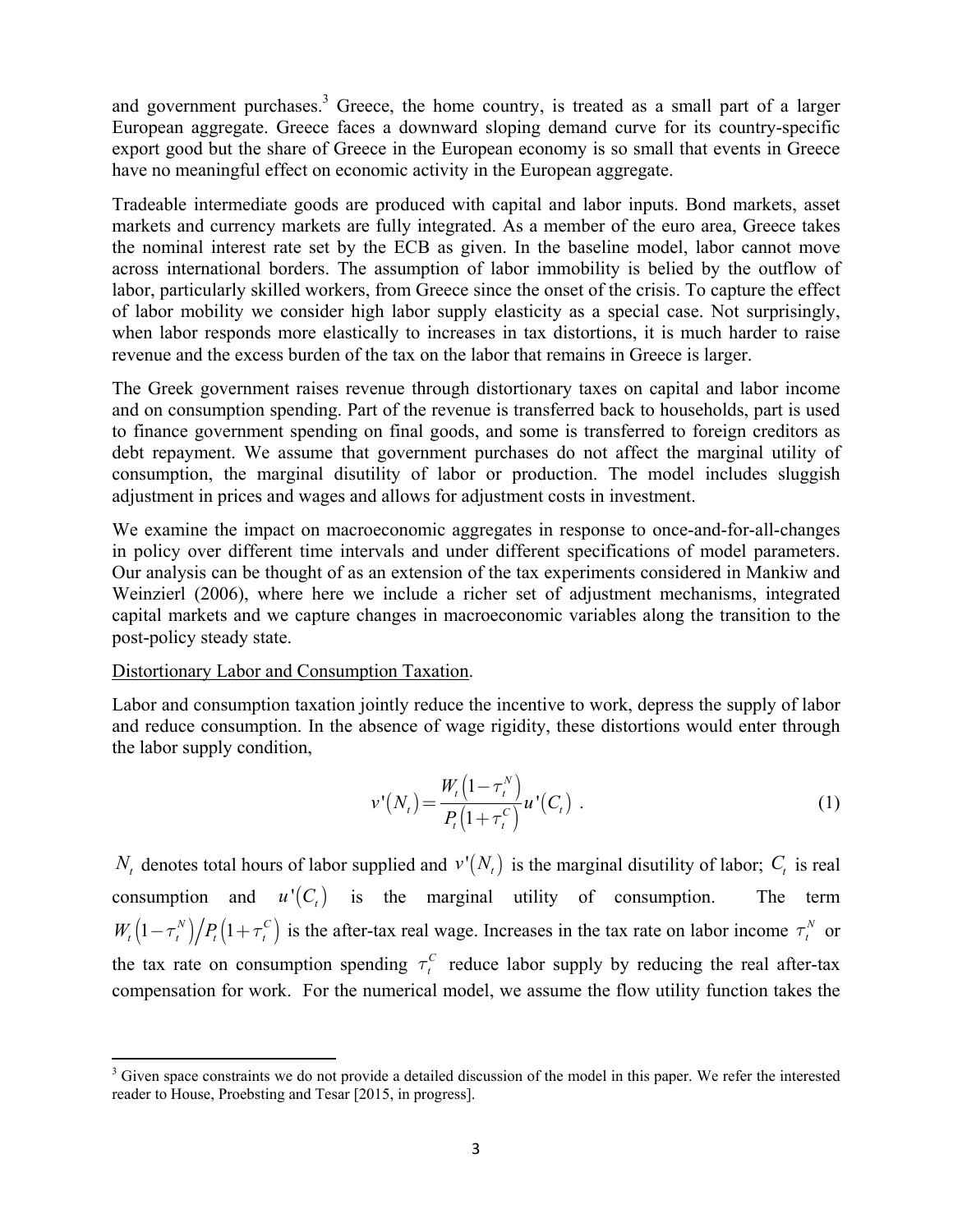form  $u(C_t)-v(N_t)=C_t$   $\sigma-\phi N_t$ , <sup>n</sup>. The parameter  $\eta$  is the Frisch labor supply elasticity; higher values of  $\eta$  imply that workers are more responsive to changes in the after-tax real wage. The parameter  $\sigma$  is the intertemporal elasticity of substitution. While the consumption-labor supply choice is distorted by the wedge that jointly reflects the labor and consumption tax, the taxes are not equivalent in their revenue implications and therefore we consider each tax separately.  $u(C_t) - v(N_t) = C_t^{1-\frac{1}{\sigma}} - \phi N_t^{1+\frac{1}{\eta}}$ . The parameter  $\eta$ 

The labor supply condition (1) embodies a second channel through which changes in government finance influences labor supply. A reduction in consumption, triggered by, for example an increase in government spending, results in an increase in labor supply through a wealth effect. Events or policies that reduce wealth and thus reduce consumption are also predicted to ultimately raise employment by giving workers a greater incentive to work. (This is sometimes referred to as an "impoverishment effect" on labor supply.)

The model we analyze includes both wage and price rigidity and as a consequence, the simple labor supply condition described in (1) does not hold at every moment, though the basic economic intuition discussed above remains intact. To capture the slow adjustment of nominal prices and wages, the model includes Calvo price and wage setting mechanisms following Christiano, *et al*. (2005). The rates at which prices and wages adjust are governed by two Calvo parameters. The Calvo mechanism allows for fully flexible prices and wages as a special case.

#### Distortionary Capital Taxation.

Capital taxes reduce the after-tax payoff to capital accumulation and thereby reduce the incentive to expand business activity. This effect typically takes some time to materialize. In the short run, the capital stock is already in place and thus the supply of capital is relatively inelastic. In the model, this distortion enters through the investment demand schedule which itself is a combination of two equations

$$
Q_{t} = \beta E_{t} \left[ \sum_{j=1}^{\infty} \beta^{j} (1-\delta)^{j} \frac{u^{i}(C_{t+j})}{u^{i}(C_{t})} \frac{R_{t+j}(1-\tau_{t+j}^{K})}{P_{t+j}} \right]
$$
(2)

and

$$
\Delta \ln I_t = \frac{1}{\kappa} \ln Q_t + \beta E_t \left[ \Delta \ln I_{t+1} \right]
$$
\n(3)

The first condition gives the relative value of capital (Tobin's Q) in terms of the discounted stream of real capital payoffs. In the equation,  $R_t(1 - \tau_i^K)/P_t$  is the real after-tax flow payoff to a unit of capital. The second equation provides a connection between the relative value of capital (Q) and investment. We adopt the approach in Christiano et al. (2005) who use "higher order adjustment costs" to generate additional persistence in investment. The degree of adjustment costs is then governed by a single parameter  $\kappa \geq 0$ . Expected increases in future capital taxes reduce the relative value of capital through (2) and in turn depress current investment.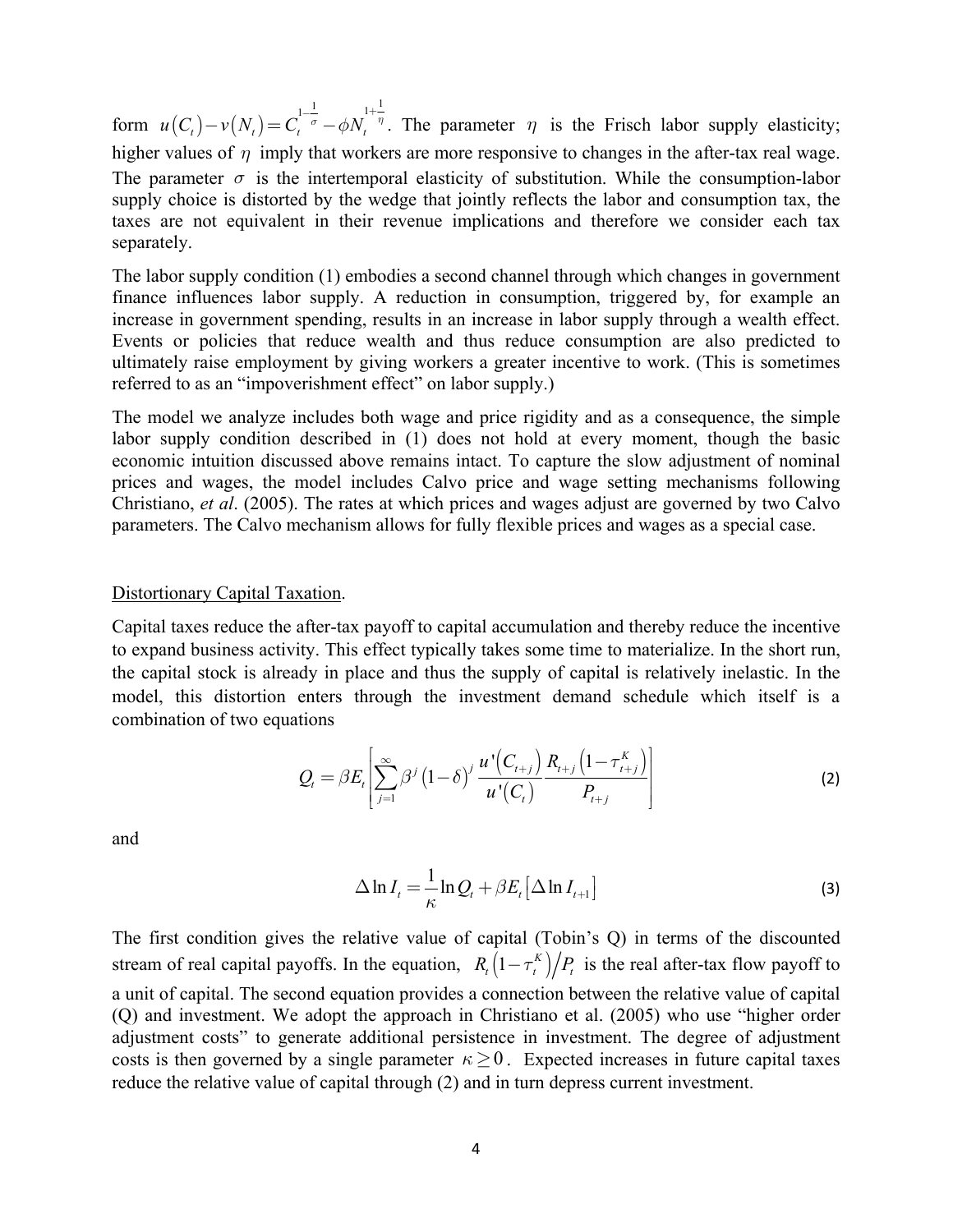In a closed economy, an increase in the capital tax rate would reduce capital investment, but some of the negative impact of the tax increase would be offset by a change in the domestic interest rate. Because Greece is part of a global financial system, Greek savers have the option of substituting away from investing in domestic capital to investing in international bonds. This channel of substitution will increase the long-run elasticity of capital with respect to the tax rate.<sup>4</sup>

## Government Solvency Constraint.

In all of the model simulations, we assume that Greece chooses a policy combination that enables it to repay a given amount of money to its creditors. This requires that the policy options satisfy the government's budget constraint

$$
\sum_{j=1}^{\infty} \left( \frac{1}{1+i} \right)^j \left[ P_t G_t + T_t + X_t - \tau_t^K R_t K_t - \tau_t^N W_t N_t - \tau_t^C P_t C_t \right] = 0 \tag{4}
$$

where  $X_t$  is a nominal repayment commitment,  $T_t$  is a nominal lump sum transfer (or tax) and  $i_t = i$  is the nominal interest rate.

We take 2014 as the point of departure and consider once-and-for-all changes to economic policy starting in 2015. Our baseline analysis assumes that the debt repayment commitment is not anticipated prior to 2014 – that is, we assume that the indebtedness comes as a surprise to the Greek population.<sup>5</sup> Later we relax this assumption and consider the case where the fiscal policy changes occur with a lag so that households anticipate future changes in policy. In all cases we assume that Greece maintains access to financial markets (i.e. has sufficient credibility with its creditors) to borrow in years when debt payments exceed the fiscal surplus, and saves when the surplus exceeds its scheduled debt payment.<sup>6</sup>

To facilitate comparison across policy experiments, we consider spending reductions or tax increases sufficient to generate an average flow increase in the primary balance of one percent of 2014 GDP. For ease of exposition we will refer to the permanent one percent increase in the primary balance as the *target* primary balance. The target we consider is only a quarter of the amount required to fully meet the scheduled stream of debt payments. Nonetheless, the magnitudes of the tax and expenditure changes needed to generate the target primary balance are already quite large. We do not push the model to generate the full 4 percent increase in the primary balance as a share of 2014 GDP for three reasons. First, we use standard linearization techniques to solve the model, which are appropriate for "small" perturbations in the neighborhood of a stable trend growth path but are increasingly inaccurate for large policy changes that push the economy away from the initial steady state. In principle, a policy tax

<sup>&</sup>lt;sup>4</sup> Because the final investment good is country specific, physical capital is immobile in the sense that a unit of capital cannot be unbolted from the home factory and put into operation abroad. The capital stock does, however, gradually adjust to changes in the tax rate through the substitution between investment in new domestic capital and international bonds.

 $5$  To be precise, we assume that the Greek economy begins in an initial steady state. Then, in 2014, Greek taxpayers simultaneously learn both that their debt obligations X are larger than previously believed and learn about the new policies aimed at reducing the debt.

 $\frac{6}{6}$  In reality Greece faces a lumpy stream of payments, with large payments due in some years, and smaller payments in others. An interesting question we leave for future study is the case when Greece faces binding credit constraints and must either accumulate balances in advance of large payments or adjust fiscal policy on a year-by-year basis.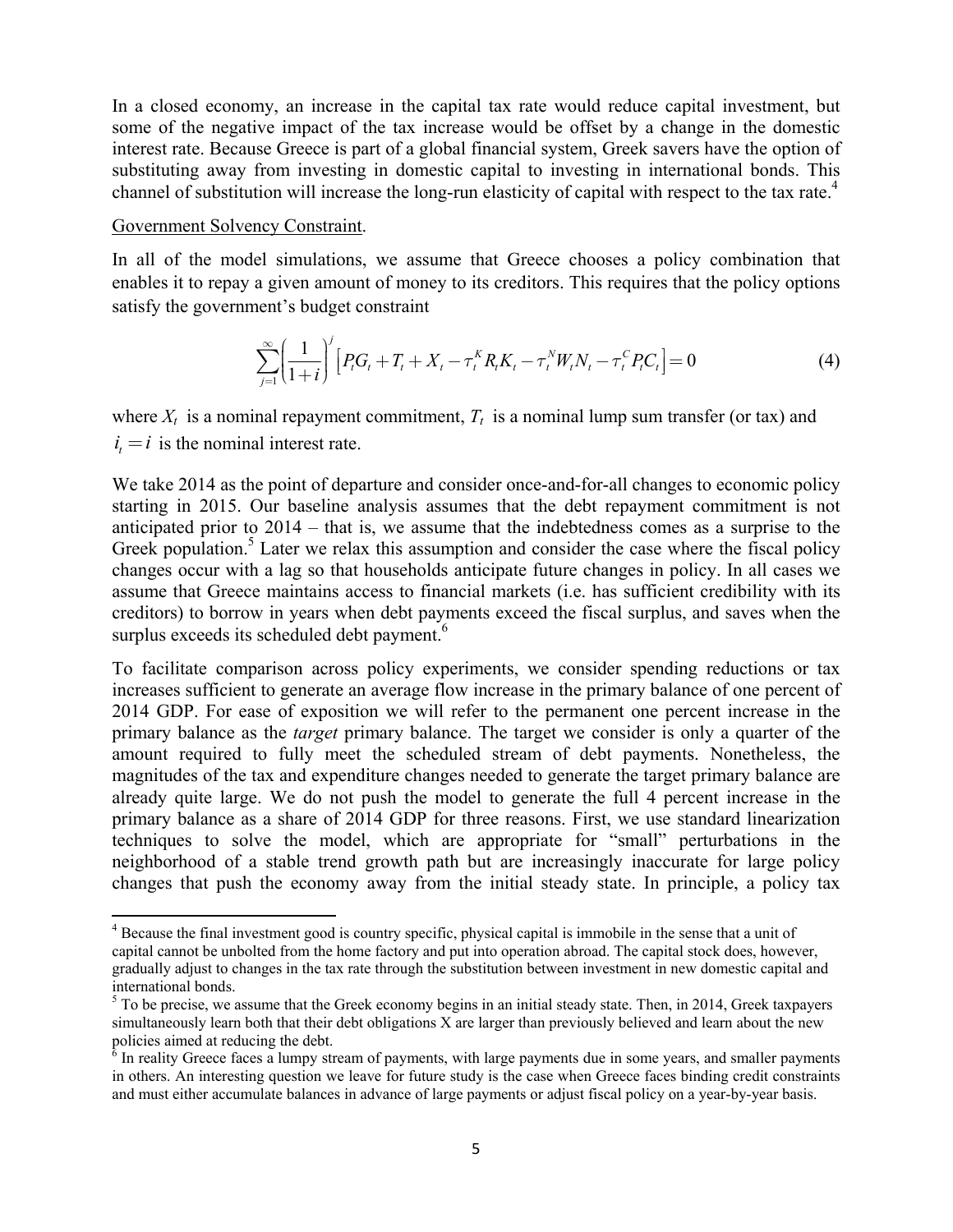change that would satisfy (or attempt to satisfy) the full 4.1 percent increase could push capital and labor taxes into the downward sloping portion of the Laffer curve (see Trabandt and Uhlig (2006) and Mendoza, Tesar and Zhang (2014)). Second, our baseline revenue forecasts are based on a model with zero economic growth. This calibration is in line with both recent experience in Greece as well as forecasts of long-run growth absent significant structural reform (see, e.g., McQuinn and Whelen 2015). Were the Greek economy to return to a positive rate of growth, the policy changes needed to meet the target would be smaller. We return to the issue of economic growth later in the paper. Finally, the actual policy response is likely to be a combination of tax increases and spending cuts, rather than an increase in a single policy instrument.

## **CALIBRATION**

Table 1 lists the parameters used to solve the model and their economic interpretation. The rate of time discount is 0.99, and the intertemporal elasticity of substitution is 0.5. In the baseline case the elasticity of substitution between home and foreign goods is 1.5 (CES preferences over home and foreign goods). We also consider the case in which home and foreign goods are perfect substitutes (the neoclassical model in Table 2). A key parameter in the model is the Frisch labor supply elasticity, which we set to 0.5 in the baseline model (see for instance, Chetty *et al*. (2011)). To proxy for international labor mobility, we assume a very high Frisch elasticity of 10 in one of the model specifications.

Turning to the production side of the model, we assume that the production function is Cobb-Douglas with a labor share of 0.64. We set adjustment costs on investment at 2.5 implying that a one percent increase in Tobin's *Q* causes a 0.40 percent increase in investment growth (ceteris paribus). We set the Calvo parameters so that wages adjust on average once every 12 months (see e.g., Barattieri *et al*. 2014) and prices adjust on average once every 8 months (see e.g., Nakamura and Steinsson (2008) and Klenow and Kryvtsov (2008)). Greece's share of total GDP in the system is 2 percent, consistent with Greece's GDP share of Europe. The share of imports relative to GDP is 0.21 consistent with the average observed import share from 2000-2013.

The initial stance of fiscal policy reflects the level of taxes and government expenditures observed in Greece in 2014 (or the latest year for which data are available). Estimates of average effective tax rates on labor, capital and consumption are calculated using the methodology developed in Mendoza, Razin and Tesar (1994). They are, respectively, 43, 18 and 16 percent. The bottom section of the table shows macro aggregates as shares of 2014 GDP. The consumption and investment shares are determined by the model, the other ratios are pre-set. We start from a benchmark trade balance to GDP ratio of balanced trade, ignoring Greece's large initial current account deficit. We also set the primary balance to GDP equal to zero, consistent with the data from 2014. Government spending as a share of goods and services is set at 20 percent, slightly higher than the rate observed in 2014 (18 percent). The model generates a consumption share that is lower than that in the data, and an investment share that is too high, largely because it ignores the current account imbalance that supports higher Greek consumption.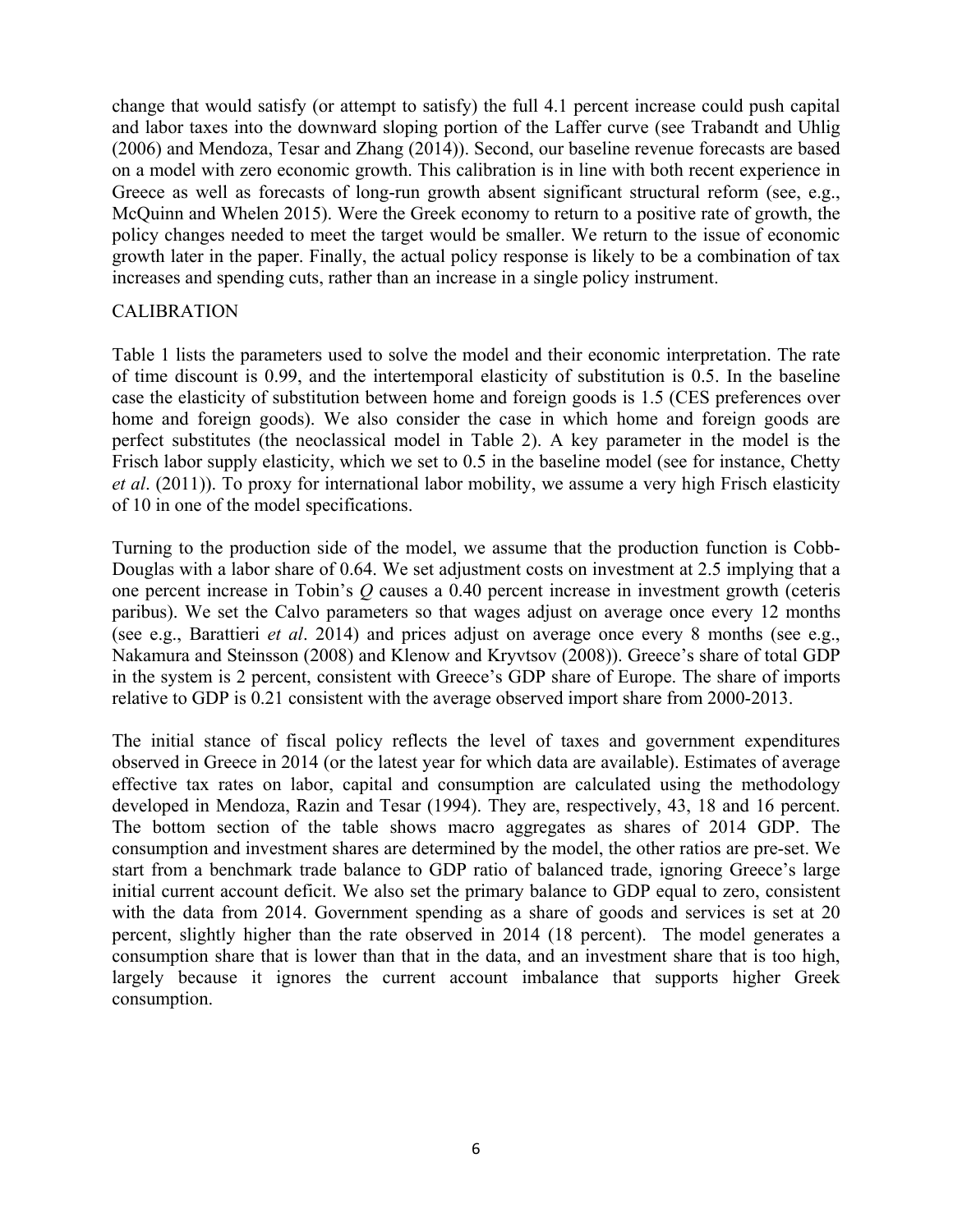#### TABLE 1: PARAMETERS AND CALIBRATION

| <b>Preferences</b> |  |
|--------------------|--|
|--------------------|--|

**Technology**

| $\beta$ (subjective time discount factor) | 0.99      |
|-------------------------------------------|-----------|
| $\psi$ (trade elasticity)                 | 1.50      |
| $\sigma$ (intertemporal elast. of sub.)   | 0.50      |
| $\eta$ (Frisch elasticity)                | [0.5, 10] |
|                                           |           |
| $\alpha$ (labor share)                    | ∩⊆∧       |

| $\alpha$ (ignoriation)          | U.64         |
|---------------------------------|--------------|
| $\kappa$ (inverse Q elasticity) | 2.48         |
| Duration of price rigidity      | 8 month avg. |
| Duration of wage rigidity       | 1 year avg.  |
| Desired price and wage markup   | 0.10         |
| Greek share of EU GDP           | 0.02         |
| Greek import share              | 0.21         |
|                                 |              |

|                                    | <b>DATA</b> | <b>MODEL</b> |
|------------------------------------|-------------|--------------|
| <b>Initial Effective Tax Rates</b> |             |              |
| $\tau^N$ (labor income tax rate)   | 0.43        | 0.43         |
| $\tau^k$ (capital income tax rate) | 0.18        | 0.18         |
| $\tau^c$ (consumption tax rate)    | 0.16        | 0.16         |

| Ratios in 2014 <sup>b</sup> |         |      |  |  |  |  |  |  |
|-----------------------------|---------|------|--|--|--|--|--|--|
| CONS/GDP                    | 0.74    | 0.61 |  |  |  |  |  |  |
| INV/GDP                     | 0.13    | 0.19 |  |  |  |  |  |  |
| Govt. Exp/GDP               | 0.18    | 0.20 |  |  |  |  |  |  |
| Trade Balance/GDP           | $-0.08$ | 0.00 |  |  |  |  |  |  |
| Primary Balance/GDP         | 0.00    | 0.00 |  |  |  |  |  |  |

<sup>a</sup> Averages based on data from Eurostat, 2000 - 2013.

<sup>b</sup> Empirical ratios based on 2014 or most recent year available from Eurostat/OECD.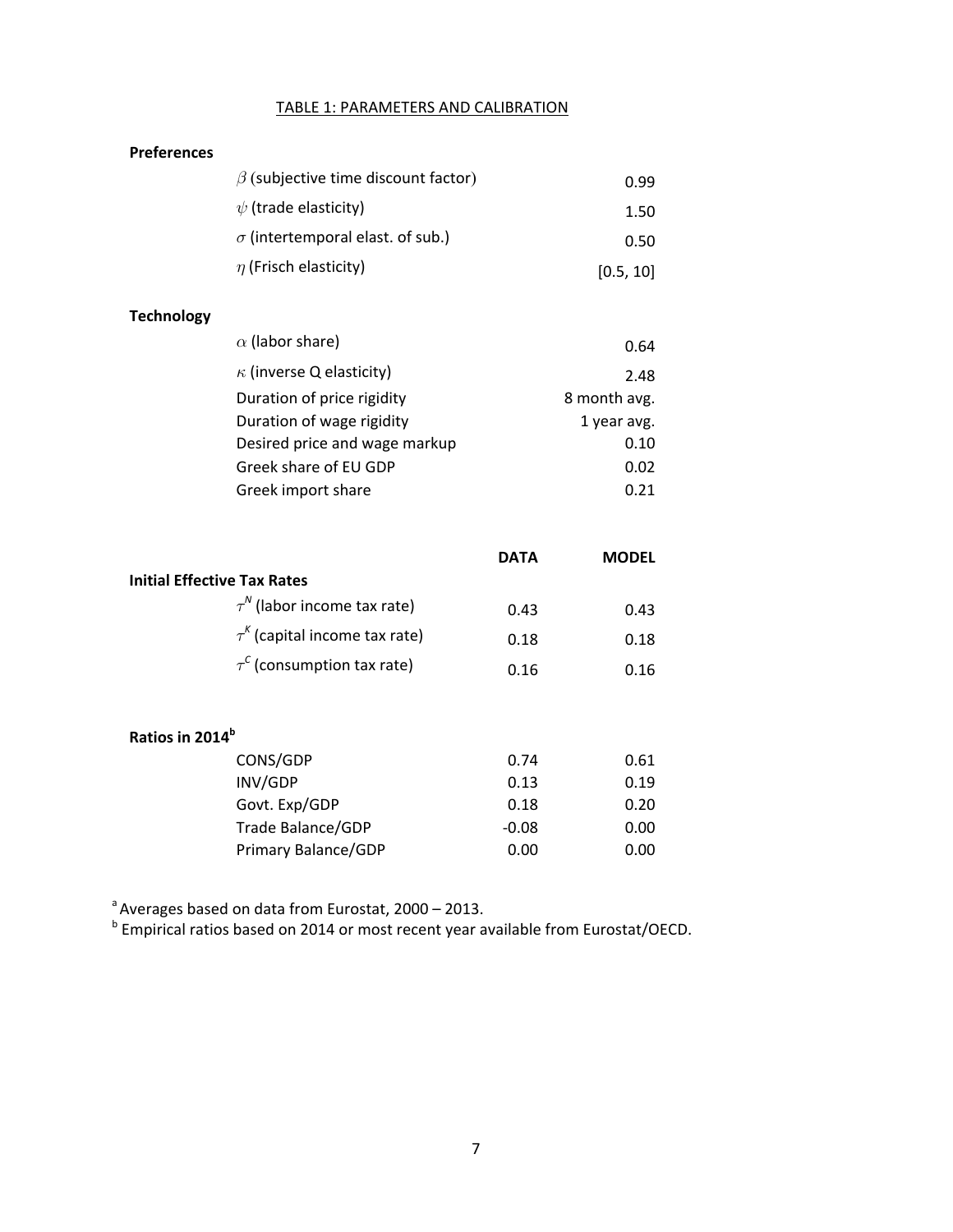## RESULTS

Figure 1 illustrates the change in GDP (black bars) and the difference between the actual and static revenue scores (grey bars) associated with the various policy changes needed to reach the target primary balance in the baseline model. The figure shows the effect of the policy in the short-run (2015), the medium run (2015-2020) and the long run (2030-50). Table 2 reports results for output and employment for each policy change, and compares results across different model specifications.



*Decrease in Government Spending* 

In the baseline model, a decrease in government spending (the first set of bars) results in a one percent decline in GDP in the short run, with slightly smaller average declines over the medium and long runs. If the policymaker had relied on a static score to estimate the impact of the policy, he or she would have assumed that there was no effect of the expenditure cut on revenue and would therefore have underestimated the size of the expenditure cut needed to meet the repayment target. In the dynamic model, however, the decrease in government expenditures reduces aggregate demand for the home good, resulting in declines in labor and capital income, as well as consumption, and therefore a decline in tax revenue. The gap between the static score and the dynamic score is roughly 0.5 percent of 2014 GDP.

If the economy is truly neoclassical (see Table 2), with flexible prices and wages and perfect substitutability between the home and the foreign good (essentially a one-good economy), the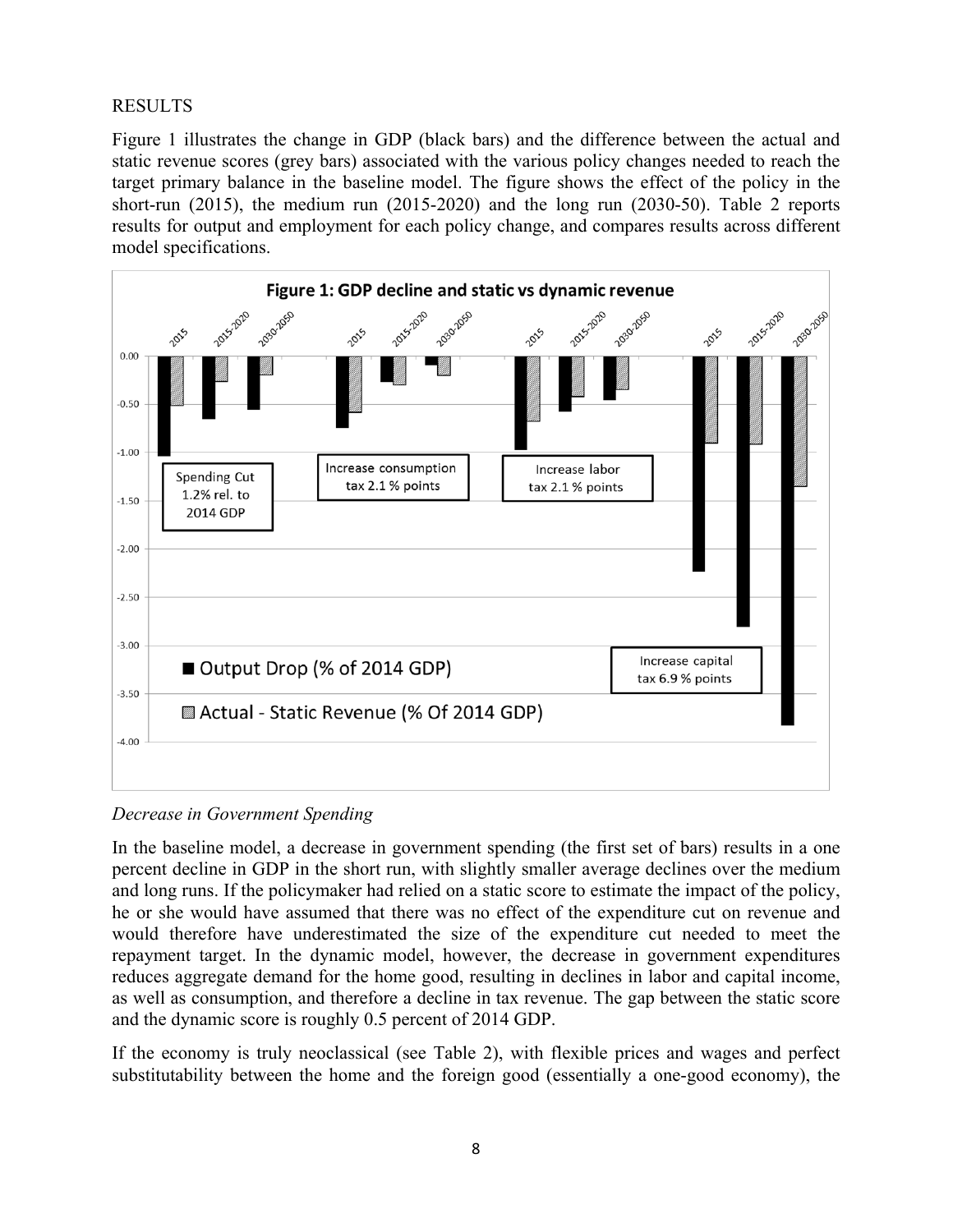reduction in government spending has no impact on macroeconomic activity beyond the transfer of domestic resources to foreign creditors. In this case, the government reduces its purchases by exactly enough to repay its foreign creditors. Net exports rise by exactly the amount by which government demand falls leaving aggregate demand, and thus economic activity, unchanged. This is not to say that the Greek citizens do not care about this policy change. While GDP and employment are unaffected, welfare decreases to the extent that households value the government services that are now not being provided.

|                                |                            |                               |                                |                                |                                 | Table 2.                       |         |                                |                                |         |                                |                                |  |
|--------------------------------|----------------------------|-------------------------------|--------------------------------|--------------------------------|---------------------------------|--------------------------------|---------|--------------------------------|--------------------------------|---------|--------------------------------|--------------------------------|--|
|                                | <b>Government Spending</b> |                               |                                |                                | <b>Consumption Tax Increase</b> |                                |         | <b>Labor Tax Increase</b>      |                                |         | <b>Capital Tax Increase</b>    |                                |  |
|                                | 2015                       | <b>Short Run</b><br>2015-2020 | Long Run<br>2030-2050          | 2015                           | <b>Short Run</b><br>2015-2020   | <b>Long Run</b><br>2030-2050   | 2015    | <b>Short Run</b><br>2015-2020  | Long Run<br>2030-2050          | 2015    | <b>Short Run</b><br>2015-2020  | <b>Long Run</b><br>2030-2050   |  |
| <b>BASELINE MODEL</b>          |                            |                               |                                |                                |                                 |                                |         |                                |                                |         |                                |                                |  |
|                                |                            | Spending by 1.21% of GDP      |                                | Tax increase from 16% to 18,2% |                                 | Tax increase from 43% to 45%   |         | Tax increase from 18% to 20.3% |                                |         |                                |                                |  |
| <b>GDP</b>                     | $-1.04$                    | $-0.66$                       | $-0.55$                        | $-0.74$                        | $-0.27$                         | $-0.10$                        | $-0.97$ | $-0.57$                        | $-0.46$                        | $-2.24$ | $-2.81$                        | $-3.83$                        |  |
| Employment                     | $-1.05$                    | $-0.23$                       | 0.06                           | $-0.60$                        | 0.34                            | 0.62                           | $-0.96$ | $-0.10$                        | 0.18                           | $-1.74$ | $-0.80$                        | 0.51                           |  |
| <b>Static Revenue</b>          | 0.00                       | 0.00                          | 0.00                           | 1.22                           | 1.22                            | 1.22                           | 1.36    | 1.36                           | 1.36                           | 2.24    | 2.24                           | 2.24                           |  |
| <b>Actual Revenue</b>          | $-0.51$                    | $-0.26$                       | $-0.19$                        | 0.64                           | 0.92                            | 1.02                           | 0.68    | 0.94                           | 1.01                           | 1.34    | 1.33                           | 0.89                           |  |
| NEOCLASSICAL MODEL             |                            |                               |                                |                                |                                 |                                |         |                                |                                |         |                                |                                |  |
|                                |                            | Spending by 1% of GDP         |                                |                                | Tax increase from 16% to 17.7%  |                                |         | Tax increase from 43% to 44.8% |                                |         | Tax increase from 18% to 26.6% |                                |  |
| <b>GDP</b>                     | 0.00                       | 0.00                          | 0.00                           | 0.27                           | 0.34                            | 0.47                           | 0.06    | 0.07                           | 0.10                           | 0.73    | $-1.70$                        | $-6.13$                        |  |
| Employment                     | 0.00                       | 0.00                          | 0.00                           | 0.40                           | 0.43                            | 0.47                           | 0.09    | 0.09                           | 0.10                           | 1.98    | 1.17                           | $-0.24$                        |  |
| <b>Static Revenue</b>          | 0.00                       | 0.00                          | 0.00                           | 0.98                           | 0.98                            | 0.98                           | 1.12    | 1.12                           | 1.12                           | 2.79    | 2.79                           | 2.79                           |  |
| <b>Actual Revenue</b>          | 0.00                       | 0.00                          | 0.00                           | 0.95                           | 0.97                            | 1.01                           | 0.99    | 0.99                           | 1.00                           | 2.86    | 2.06                           | 0.77                           |  |
| <b>STICKY PRICES AND WAGES</b> |                            |                               |                                |                                |                                 |                                |         |                                |                                |         |                                |                                |  |
|                                | Spending by 1% of GDP      |                               |                                |                                |                                 | Tax increase from 16% to 17.7% |         |                                | Tax increase from 43% to 44.8% |         |                                | Tax increase from 18% to 26.6% |  |
| <b>GDP</b>                     | $-0.01$                    | 0.00                          | 0.00                           | 0.21                           | 0.33                            | 0.47                           | 0.04    | 0.07                           | 0.11                           | 0.37    | $-1.79$                        | $-6.14$                        |  |
| Employment                     | $-0.01$                    | 0.00                          | 0.00                           | 0.31                           | 0.41                            | 0.47                           | 0.06    | 0.09                           | 0.11                           | 1.44    | 1.05                           | $-0.23$                        |  |
| <b>Static Revenue</b>          | 0.00                       | 0.00                          | 0.00                           | 0.98                           | 0.98                            | 0.98                           | 1.12    | 1.12                           | 1.12                           | 2.80    | 2.80                           | 2.80                           |  |
| <b>Actual Revenue</b>          | 0.00                       | 0.00                          | 0.00                           | 0.93                           | 0.97                            | 1.01                           | 0.98    | 0.99                           | 1.00                           | 2.77    | 2.04                           | 0.77                           |  |
| <b>INTL LABOR MOBILITY</b>     |                            |                               |                                |                                |                                 |                                |         |                                |                                |         |                                |                                |  |
|                                | Spending by 1.3% of GDP    |                               | Tax increase from 16% to 18.7% |                                |                                 | Tax increase from 43% to 47.3% |         |                                | Tax increase from 18% to 31.1% |         |                                |                                |  |
| <b>GDP</b>                     | $-1.50$                    | $-1.08$                       | $-0.81$                        | $-1.45$                        | $-1.06$                         | $-0.80$                        | $-3.12$ | $-3.77$                        | $-4.06$                        | $-5.26$ | $-8.45$                        | $-9.64$                        |  |
| Employment                     | $-1.84$                    | $-0.84$                       | $-0.24$                        | $-1.75$                        | $-0.81$                         | $-0.23$                        | $-4.35$ | $-4.79$                        | $-4.20$                        | $-5.82$ | $-6.92$                        | $-2.32$                        |  |
| <b>Static Revenue</b>          | 0.00                       | 0.00                          | 0.00                           | 1.51                           | 1.51                            | 1.51                           | 2.78    | 2.78                           | 2.78                           | 4.24    | 4.24                           | 4.24                           |  |
| <b>Actual Revenue</b>          | $-0.63$                    | $-0.39$                       | $-0.28$                        | 0.70                           | 0.92                            | 1.02                           | 1.28    | 1.13                           | 0.97                           | 2.64    | 1.71                           | 0.81                           |  |

#### *Increases in Labor and Consumption Taxes*

Consumption and labor tax rates jointly affect the wedge between the marginal rate of substitution and the marginal product of labor as seen in equation (1). In the baseline model, the increase in the consumption and labor tax rates are about the same size (a 2.1 percentage point increase). The static score understates the drop in revenue by roughly 0.3 percent of 2014 GDP.

The responses of labor and output to the increase in taxes depend on the relative strength of the income and substitution effects on labor supply and on the elasticity of substitution between domestic and foreign goods. For the neoclassical model and the sticky price model, the income and substitution effects on labor supply nearly offset. The tax increase makes households poorer and increases their incentive to work. In our model, the income elasticity of labor supply is given by  $-\eta/\sigma$  while the (Frisch) substitution elasticity is  $\eta$ . Since  $\sigma = 0.5$  in our baseline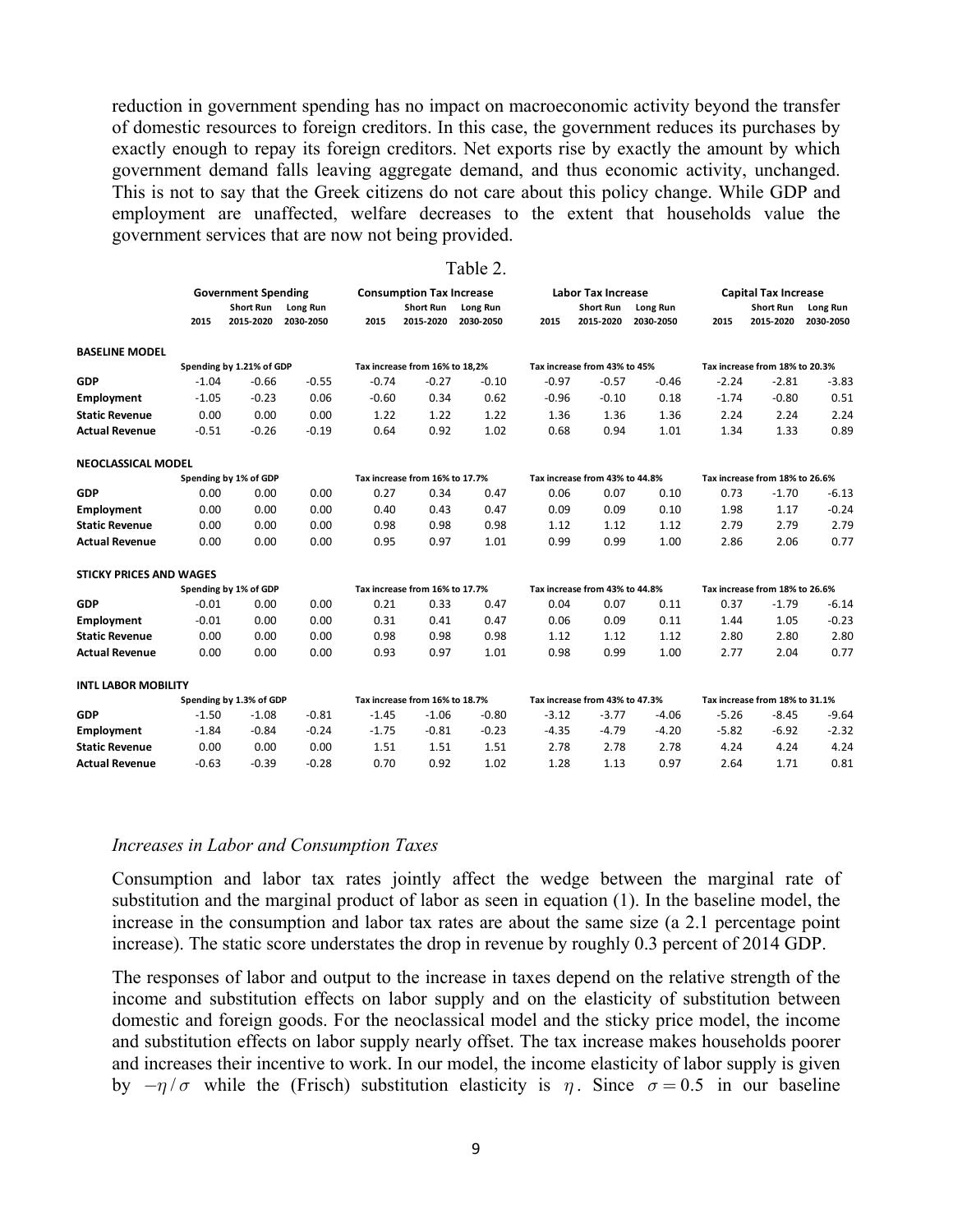calibration, the income effect dominates the substitution effect and thus labor supply and output ultimately increase. The importance (and realism) of the wealth effect is somewhat controversial. Blundell and MaCurdy (1999) report empirical estimates of income elasticities of labor supply between 0 and -1.00 with typical estimates in the range of -0.1 and -0.2. Our calibration implies an income elasticity of -1.00 (the top of the range reported by Blundell and MaCurdy). Reducing the income elasticity would imply larger short-run output drops than those shown in Figure 1.

In addition to the income and substitution effects on labor supply, the equilibrium also depends heavily on the trade elasticity. In the neoclassical specification and the sticky price specification, this elasticity is infinite. As a consequence, Greece can pay off its nominal obligations simply by working more and selling home goods to its foreign creditors at par. In the baseline specification however, the trade elasticity is only 1.50. This implies that as the supply of Greek goods rises, the price of these goods fa, tempering the payoff to working more. In the baseline model, this trade effect causes employment and output to fall in equilibrium.

## *Increase in the Capital Tax*

The capital tax is the most inefficient in terms of generating revenue per unit of output loss. It also generates the largest gap between actual revenue and the static projection. An increase in the capital tax leads directly (subject to adjustment costs) to a reduction in investment and an associated decline in output and employment. The erosion of the tax base is amplified by the household's ability to substitute away from investment in the home capital good toward investment in the international bond. This erosion of the tax base explains why a much larger tax increase (6.9 percentage points) is needed to meet the revenue target. In the baseline model as well as the neoclassical model, an increase in the capital tax causes capital, labor and output to fall in the long run.

## *Adding Sticky Prices to the Neoclassical Model*.

The third panel reports results for a "Sticky Price" specification. This specification is identical to the Neoclassical specification with the exception that prices and wages adjust slowly to changes in economic activity as they do in our baseline model. Importantly, the Sticky Price specification maintains the assumption that there is an infinite elasticity of substitution between home and foreign goods so this is effectively still a one-good model.

Price and wage rigidity have only modest effects relative to the predictions of the basic Neoclassical model. Virtually all of the differences between the two model specifications are concentrated in the short-run responses and even these differences are relatively small. In the long run, the two models deliver essentially identical predictions. Prices and wages eventually adjust to the policy change at which point the model has returned to the same trajectory as the one for an environment with fully flexible prices.

The responses to the government spending cut are identical with and without sticky prices. Since there was no shift in aggregate demand in the flexible price specification, there was no pressure on prices or wages to begin with. Since aggregate demand is unchanged, adding price and wage rigidity has no effect on the outcome.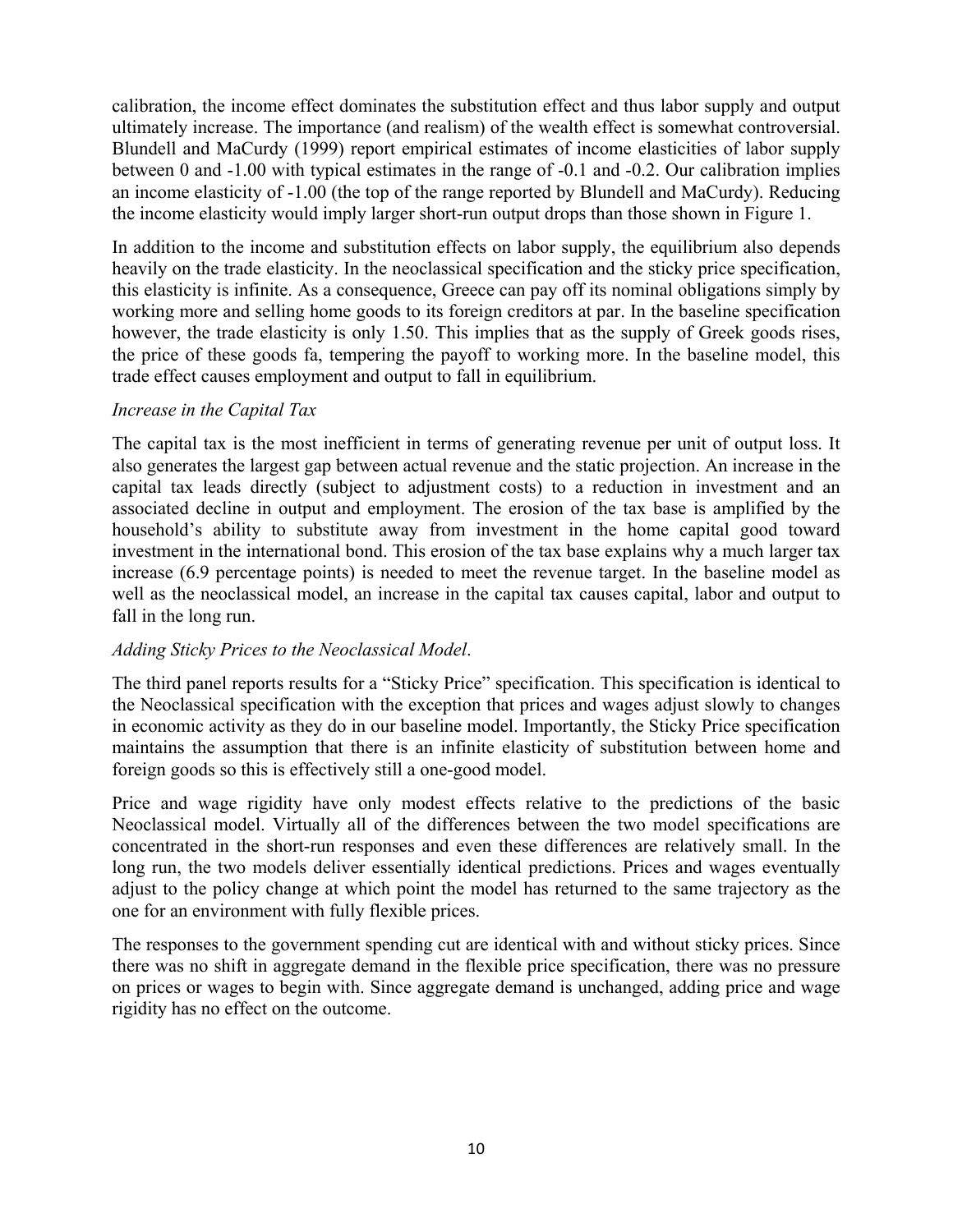## *International Labor Mobility*.

To proxy for labor mobility (see the fourth panel of Table 2), we adopt a high Frisch elasticity of 10 (relative to the baseline elasticity of 0.5) and keep all other parameters set at the values in the baseline case. With labor mobility, changes in the real after-tax wage produce much larger changes in labor supply. In effect, some workers can leave Greece and work abroad and we assume that emigrating workers do not remit their labor earnings so domestic income (GNP) falls one for one with the reduction in labor income. Notice that there is no contradiction with the microeconomic estimates of relatively low Frisch labor supply elasticities in our specification. The workers could all have Frisch elasticities of zero but still be willing to move abroad to avoid enduring the domestic policies that Greece adopts. Relative to the baseline model, an economy with mobile labor requires much greater policy changes to meet the revenue target. To afford a flow payment to foreign creditors of one percent of GDP, government spending has to fall by 1.3 percent and output falls by 1.5 percent in the short run. In the long run output remains below trend by roughly 0.81 percent. Tax policies are similarly contractionary. The labor tax policy causes a long run reduction in output of 4.06 percent while the capital tax approach causes a long-run reduction of more than 9 percent.

## DISCUSSION AND CAVEATS

The policy options considered above were each structured to be sufficient to increase the primary balance by one percent of GDP. Greece's actual obligations are closer to 4 percent of GDP on a flow basis. Given the linearity of our model, we can get a rough sense of one policy combination that would come close to fully "resolving" Greece's debt burden by simply summing across the rows of the four policy options. For instance, in the baseline model, a decrease in government spending of 1.21 percent of GDP together with 2.2 percentage point increase in the consumption tax, a 2 percentage point increase in the labor tax and a 7 percentage point increase in the capital tax would raise enough to afford a 4 percent flow payment to Greece's creditors. This would entail a short-run decrease in GDP of approximately 9 percent and a long-run (permanent) decrease of 5 percent. If labor is mobile, the decrease in in long run GDP would be nearly 15 percent!

There are several important real world issues that we have suppressed in our analysis. First is the credibility of the Greek government to future reforms. The policy simulations above illustrate the severity of the adjustments that Greece is facing and it simply might be too much to expect that Greece will have the political will power to follow through with such policy changes. Second is the issue of tax compliance in Greece. The tax changes we outlined above were changes in the effective tax rates not increases in the statutory rates. To the extent that Greek firms and workers can avoid statutory tax increases the required increase in the statutory rates will need to be even greater than the rate increases we analyzed. Finally, in the simulations we considered, Greek workers and firms are surprised by the revelation of the extent of government debt at the same instant that the Greek government sets out on a new policy path. In reality, labor and investment adjustments are already underway in Greece influenced by the expectations of the policy choices that Greece might make.

## COSTS AND BENEFITS OF DELAYING AUSTERITY

Given the current weakness of the Greek economy, a natural question is whether the necessary fiscal adjustments should be delayed. Delay would allow prices and wages to adjust in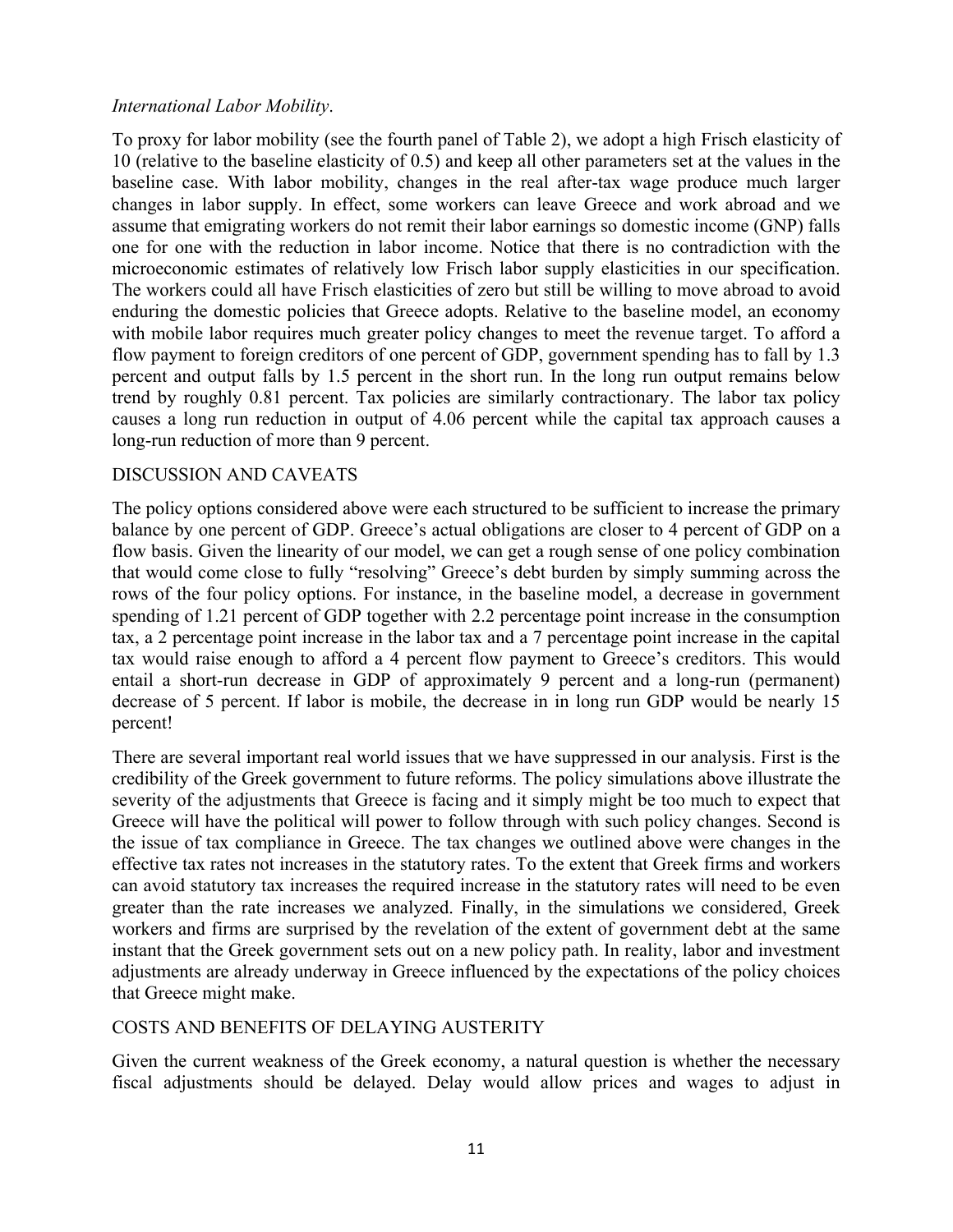anticipation of the policy changes, hopefully mitigating the disruptive effects of sluggish nominal adjustments. On the other hand, there is a cost to delay because any interim deficits before the austerity policies are implemented must be financed. In the analysis up to this point, we have implicitly assumed that there is no risk of default and that temporary shortfalls in revenue relative to the target could be financed at the Eurozone (real) interest rate of two percent. The interest rate in the event of a delay would likely include a risk premium. Here we assume that incremental debt due to delay carries an interest rate of 6 percent (a risk premium of 4 percent over the 2 percent baseline rate).

To illustrate the tradeoffs that Greece faces, we use the model to simulate four delay scenarios for the four policy adjustment options discussed above. For each policy adjustment (cutting government spending, raising consumption taxes, raising labor taxes or raising capital taxes), we simulate the response to a policy that goes into effect immediately and compare it to policies with a 2 year delay, a 4 year delay and an 8 year delay. The 4 year delay is similar to the actual recommendation in the Memorandum of Understanding which called for increases in the primary balance of -0.25 percent in 2015, 0.5 percent in 2016, 1.75 percent in 2017 and 3.5 percent thereafter (see European Commission (2015), p. 6). Figure 2 shows the simulated trajectories for Greek GDP under each of these scenarios. The top left panel shows the reactions for cutting government spending.

In all cases, there are clear short-run benefits to delay. Looking at the 2015-2020 period, the delayed policies feature GDP that is roughly 0.5 percent greater than policies that go into effect immediately. The exception seems to be the consumption tax for which the benefits of delay are small in all cases. Unfortunately, there are also clear long-run costs to delay. In every case, output in the long run is lower than otherwise by perhaps as much as 0.25 percent. How the Greek government would weigh these costs and benefits is unclear. It is also unclear what Greece's options for delay really are. If Greece can roll over its debt at a low interest rate then the case for delay becomes stronger. Indeed, if it can roll over debt at below market rates this would be a form of debt forgiveness.

## OTHER CONSIDERATIONS

*Economic Growth*. Our analysis so far has adopted a pessimistic view that Greece will not grow at all in the coming decades. A zero growth rate is consistent with Greece's recent experience (since 2000, real growth has actually been negative) and also with some long term forecasts (see McQuinn and Whelan (2015)). Assuming that Greece will grow over time will allow the government to raise much more revenue for any given change in tax rates. To a rough approximation, if the annual discount rate for Greek debt is *r* and the long run annual growth rate is *g* then raising an amount equivalent to a perpetual payment of roughly 1.00 percent of Greece's 2014 GDP would require an adjustment that is only  $(r-g)/r$  times as large as the adjustments reported in Table 2. Thus, if the interest rate were indeed 6 percent as we considered in our analysis of the delay scenarios above and the growth rate were roughly 2 percent then the tax changes (and spending cuts) would need be only 2/3 as large as those considered in Table 2. According to the IMF, its revised growth assessment for Greece going forward is approximately 1.5 percent (See IMF 2015) though it still describes this projection as "ambitious."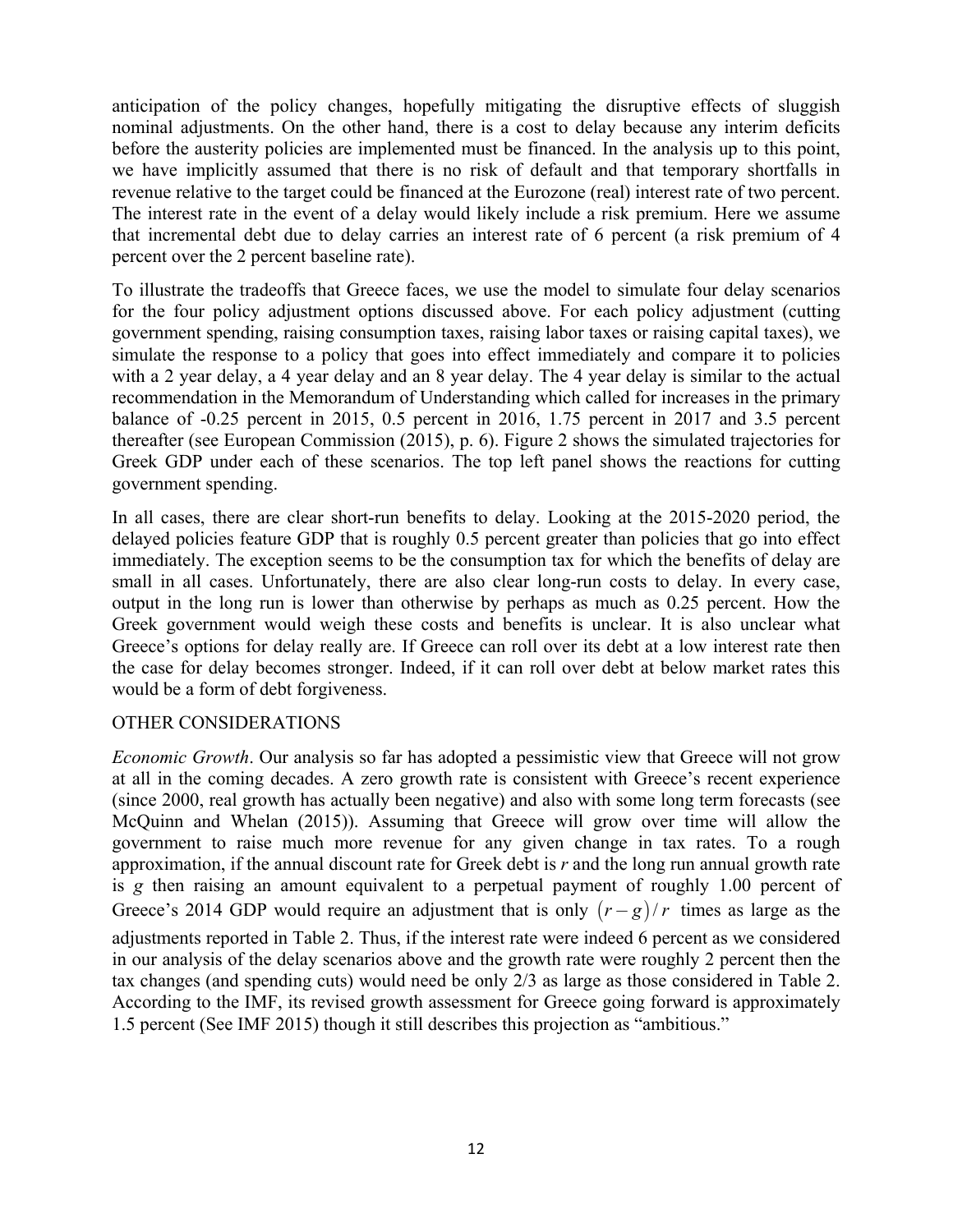

Figure 2: Delay Scenarios

Notes: The figure reports simulated GDP for different policies and different delay horizons. Each panel in the figure considers a different policy option (the policy instruments are listed above the panels). Each line in a given panel considers a different delay horizon.

*Structural Reforms*. Part of the August negotiations included specific requirements that Greece undertake a variety of structural reforms to modernize and liberalize labor markets, reform its pension system, reduce government regulation and promote competition in product markets. (See the European Commission 2015). Our analysis assumed that these structural reforms would either not be undertaken or would yield only a limited improvement in the functioning of the Greek economy. If, on the other hand, the proposed structural reforms do result in substantial improvements to economic conditions, this would potentially reduce the fiscal pressure on the Greek economy. Quantifying the anticipated payoffs associated with the proposed structural reforms is extremely difficult. One recent attempt at doing so is McQuinn and Whelan (2015). Those authors use a neoclassical growth model similar to ours together with some plausible assumptions on the effects of major structural reforms to quantify the potential effects of the reforms. Most of the policies considered by McQuinn and Whelan (2015) focus on increasing labor supply either by reducing labor market regulation or by reducing the generosity of state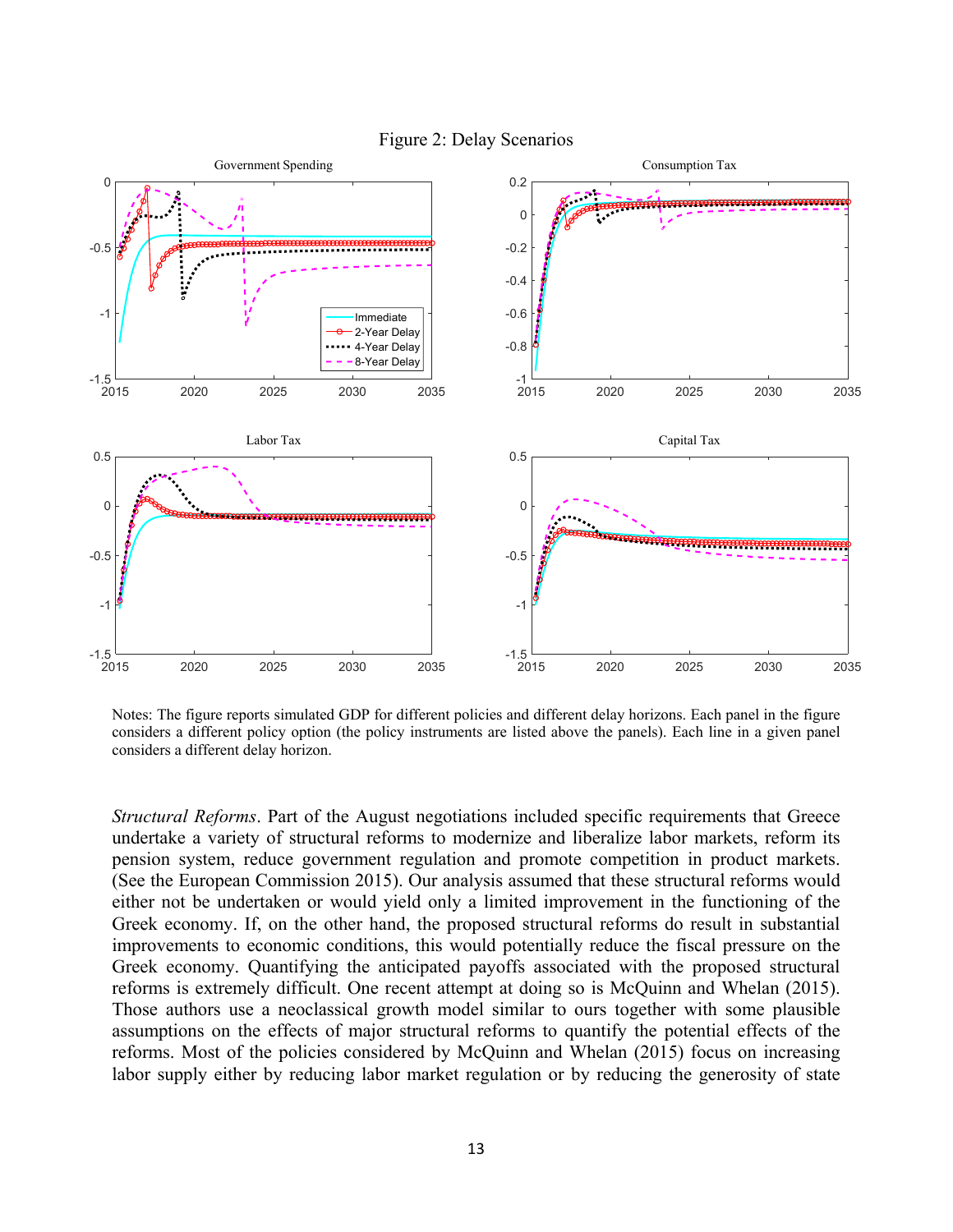pension systems. Under the most optimistic scenarios, these reforms could potentially push Greek labor market outcomes toward the labor market performance of the most productive countries in Europe. Were such an improvement to occur it would raise Greek GDP substantially in the long run and raise long-run revenue.

*Debt Write-downs and Asset Sales*. One final consideration is the reduction of the debt burden by either debt forgiveness or through the sale of Greek assets. Both of these options would work directly to reduce the overall debt burden. Initially, the IMF hoped that Greece could raise perhaps as much as  $\epsilon$ 23 billion through the sale of various state holdings (see IMF 2015). While this sum is less than 10 percent of the overall total amount of debt payments, its effect on the present value of the debt would be substantial. For example, if we discounted future Greek debt payments at a four percent annual rate, asset sales of  $E23$  billion would allow Greece to reduce its annual debt payment from 4.1 percent of GDP to roughly 3.5 percent of GDP.

## **CONCLUSIONS**

This paper provides a number of estimates of the impact of alternative fiscal adjustments that would enable Greece to increase its primary balance on a permanent basis by one percent of 2014 GDP. Under reasonable assumptions we show that a) the required adjustments are very large and very painful, b) they are even larger when one takes into account realistic elasticities of the tax base and c) they are larger still when one takes into account that Greece is a small open economy. There could be some short term benefits from delaying fiscal adjustment, but delay will come at a relatively high price unless Greece's creditors are willing to provide additional finance at a relatively low interest rate. All of these adjustments become less painful under the scenario that the Greek economy returns to a positive growth path. Whether proposed structural reforms can actually produce sustained growth remains to be seen.

## **REFERENCES**

Alessandro Barattieri & Susanto Basu & Peter Gottschalk, 2014. "Some Evidence on the Importance of Sticky Wages," *American Economic Journal: Macroeconomics*, American Economic Association, vol. 6(1), pages 70-101.

Blundell, Richard and Thomas Macurdy. 1999. "Labor Supply: A Review of Alternative Approaches," in the *Handbook of Labor Economics*, Vol 3, O. Ashenfelter and D. Card Eds.

Chetty, Raj, Adam Guren, Day Manoli, and Andrea Weber. 2011. "Are Micro and Macro Labor Supply Elasticities Consistent? A Review of Evidence on the Intensive and Extensive Margins."*American Economic Review*, 101(3): 471-75

Christiano, Lawrence, Martin Eichenbaum and Charles Evans, 2005, "Nominal Rigidities and the Dynamic Effects of a Shock to Monetary Policy" *Journal of Political Economy* 113, no. 1.

European Commission, "Debt Sustainability Analysis," 2015.

http://ec.europa.eu/economy\_finance/assistance\_eu\_ms/greek\_loan\_facility/pdf/debt\_sustainabili ty analysis en.pdf

European Commission, "Memorandum of Understanding between the European Commission acting on behalf of the European Stability Mechanism and the Hellenic Republic and the Bank of